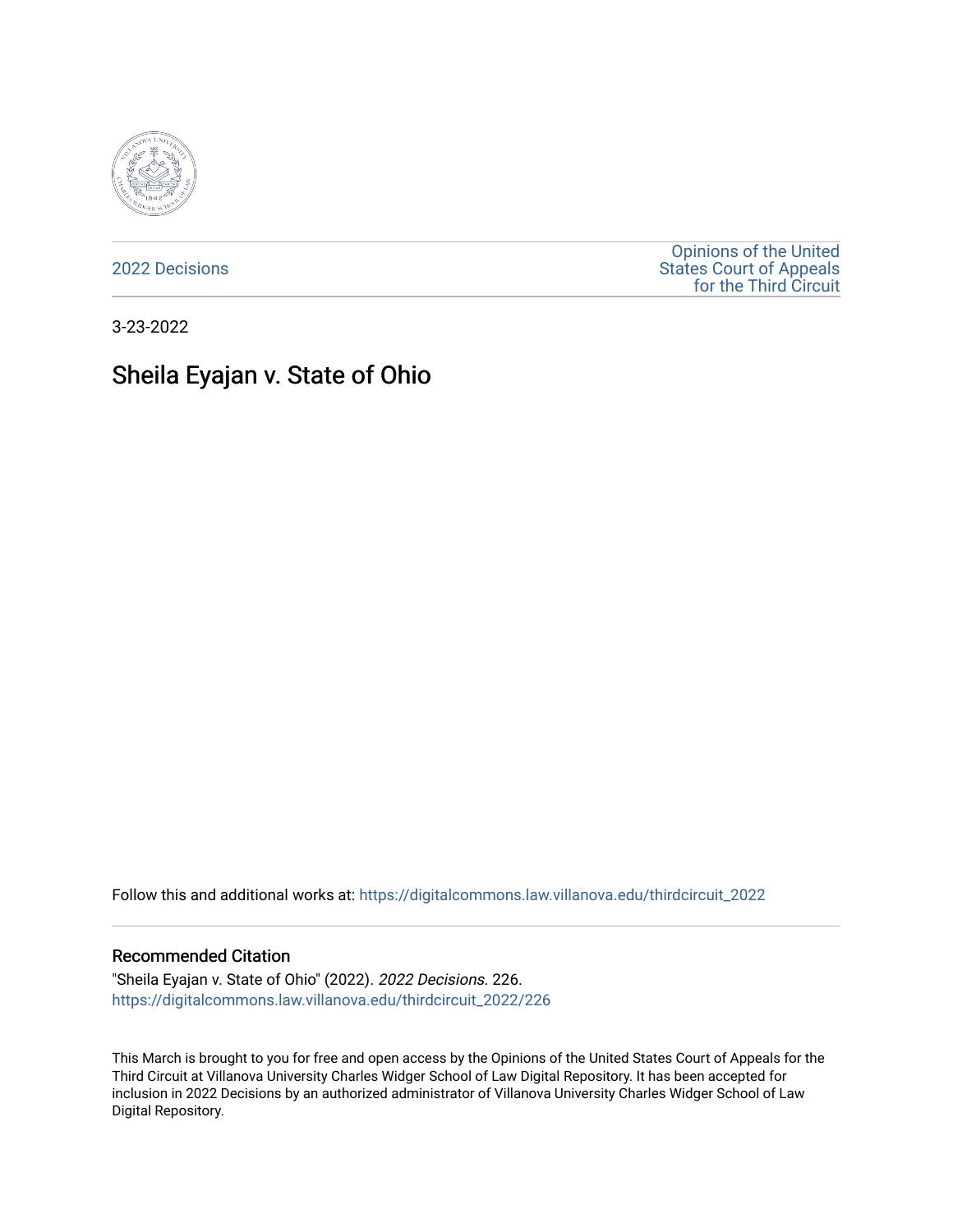### **NOT PRECEDENTIAL**

UNITED STATES COURT OF APPEALS FOR THE THIRD CIRCUIT

 $\frac{1}{2}$ 

No. 19-3716  $\overline{\phantom{a}}$ 

SHEILA MARIE EYAJAN, Appellant

v.

STATE OF OHIO; HONORABLE LAURA DIGIACOMO; CITY SOLICITOR MICHAEL FRANKLIN, Esq.; ASSISTANT CITY SOLICITOR LORI B. LAMER, Esq.; ASHTABULA COUNTY SHERIFFS DEPARTMENT; DEPUTY JAMES LEWIS; DEPUTY SARGENT BRIAN ROSE; FORENSIC PSYCHIATRIC CENTER OF NORTHEAST OHIO INC; GERALD L HEINBAUGH; DEFINA, Ashtabula City Police Officer; MARY SPRINGER, Ashtabula Public Defender; KIM KOSKI, a/k/a Koski Camp; BILL KAYDO; ATTORNEY RIPMA, Ashtabula Public Defender; ASHTABULA PUBLIC DEFENDER OFFICE; ASHTABULA POLICE DEPARTMENT; DAVID KOSKI; JILL KOSKI; JOHN KOSKI; MARY ANN STANDY; BRYAN SCHLAICH; TYLER SCHLAICH

> On Appeal from the United States District Court for the Western District of Pennsylvania (D.C. Civil Action No. 1:19-cv-00161) District Judge: Honorable Susan Paradise Baxter

 $\mathcal{L}_\text{max}$  , where  $\mathcal{L}_\text{max}$  is the set of the set of the set of the set of the set of the set of the set of the set of the set of the set of the set of the set of the set of the set of the set of the set of the se

\_\_\_\_\_\_\_\_\_\_\_\_\_\_\_\_\_\_\_\_\_\_\_\_\_\_\_\_\_\_\_\_\_\_\_\_

Submitted Pursuant to Third Circuit LAR 34.1(a) February 1, 2022 Before: MCKEE, SHWARTZ, and MATEY, Circuit Judges

(Opinion filed: March 23, 2022)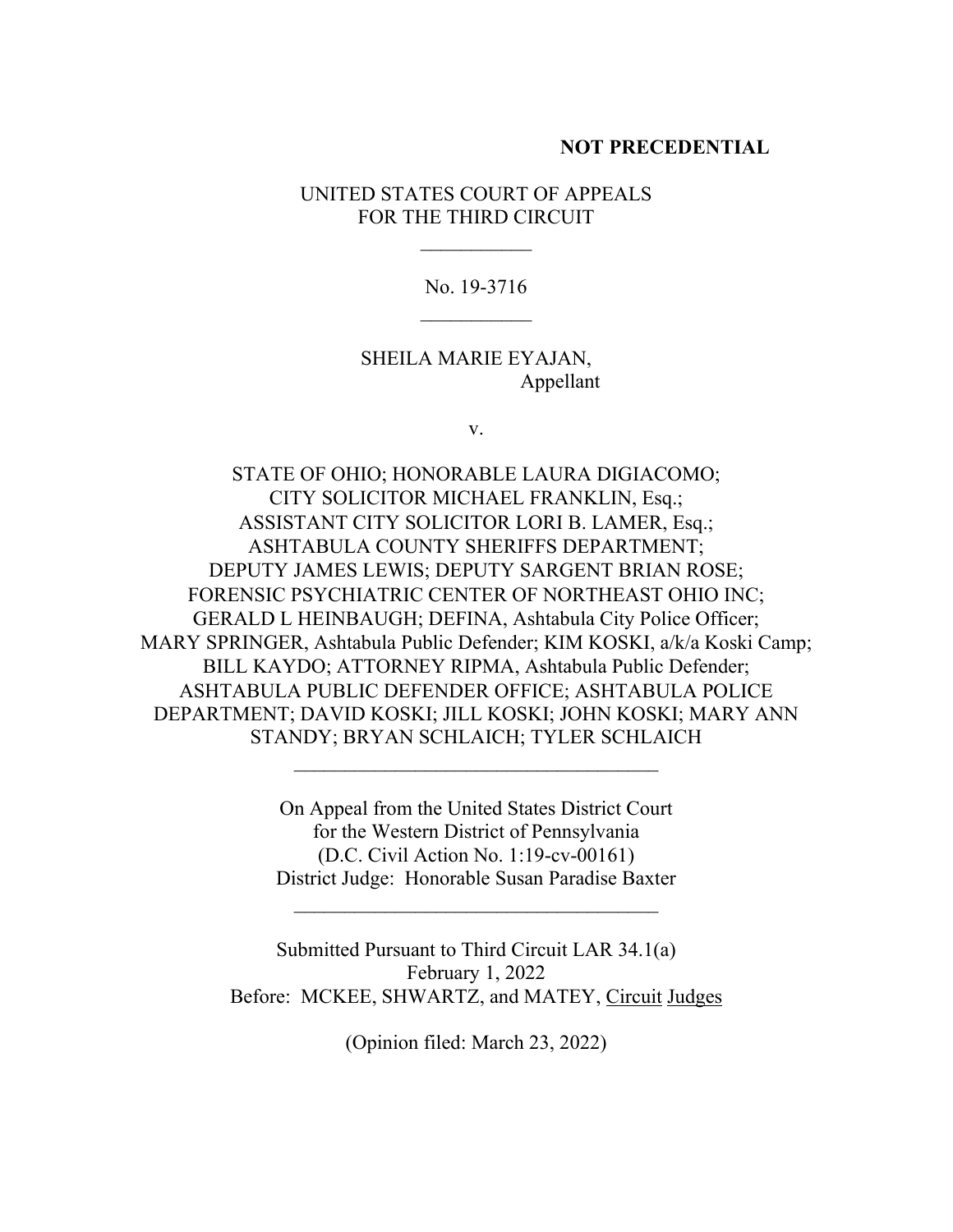## OPINION[\\*](#page-2-0)  $\frac{1}{2}$

 $\overline{\phantom{a}}$ 

#### PER CURIAM

In 2019, Sheila Eyajan, proceeding pro se and in forma pauperis, filed a lawsuit under 42 U.S.C. § 1983 against over 20 defendants in Ohio, alleging various constitutional violations arising from a criminal proceeding then pending against her in that state. For relief, she requested solely: "This criminal case should be dismissed for grounds of civil violation and malicious process." (ECF 12 at 10). The District Court dismissed the complaint, pursuant to 28 U.S.C. § 1915(e)(2)(B)(ii), holding that interference with state criminal proceedings would not be appropriate under the doctrine of Younger abstention. Eyajan timely appealed.<sup>[1](#page-2-1)</sup>

We have appellate jurisdiction pursuant to 28 U.S.C. § 1291. We exercise plenary review over a district court's decision to abstain under Younger. See PDX N., Inc. v. Comm'r N.J. Dep't of Lab. & Workforce Dev., 978 F.3d 871, 882 n.11 (3d Cir. 2020).

<span id="page-2-0"></span><sup>\*</sup> This disposition is not an opinion of the full Court and pursuant to I.O.P. 5.7 does not constitute binding precedent.

<span id="page-2-1"></span><sup>&</sup>lt;sup>1</sup> Eyajan also filed a motion for reconsideration, which the District Court denied after she filed her notice of appeal. Because Eyajan did not file a timely new or amended notice of appeal encompassing the order denying her motion for reconsideration, we lack jurisdiction to consider that order. See Fed. R. App. P.  $4(a)(4)(B)(ii)$ ; Carrascosa v. McGuire, 520 F.3d 249, 253–54 (3d Cir. 2008).